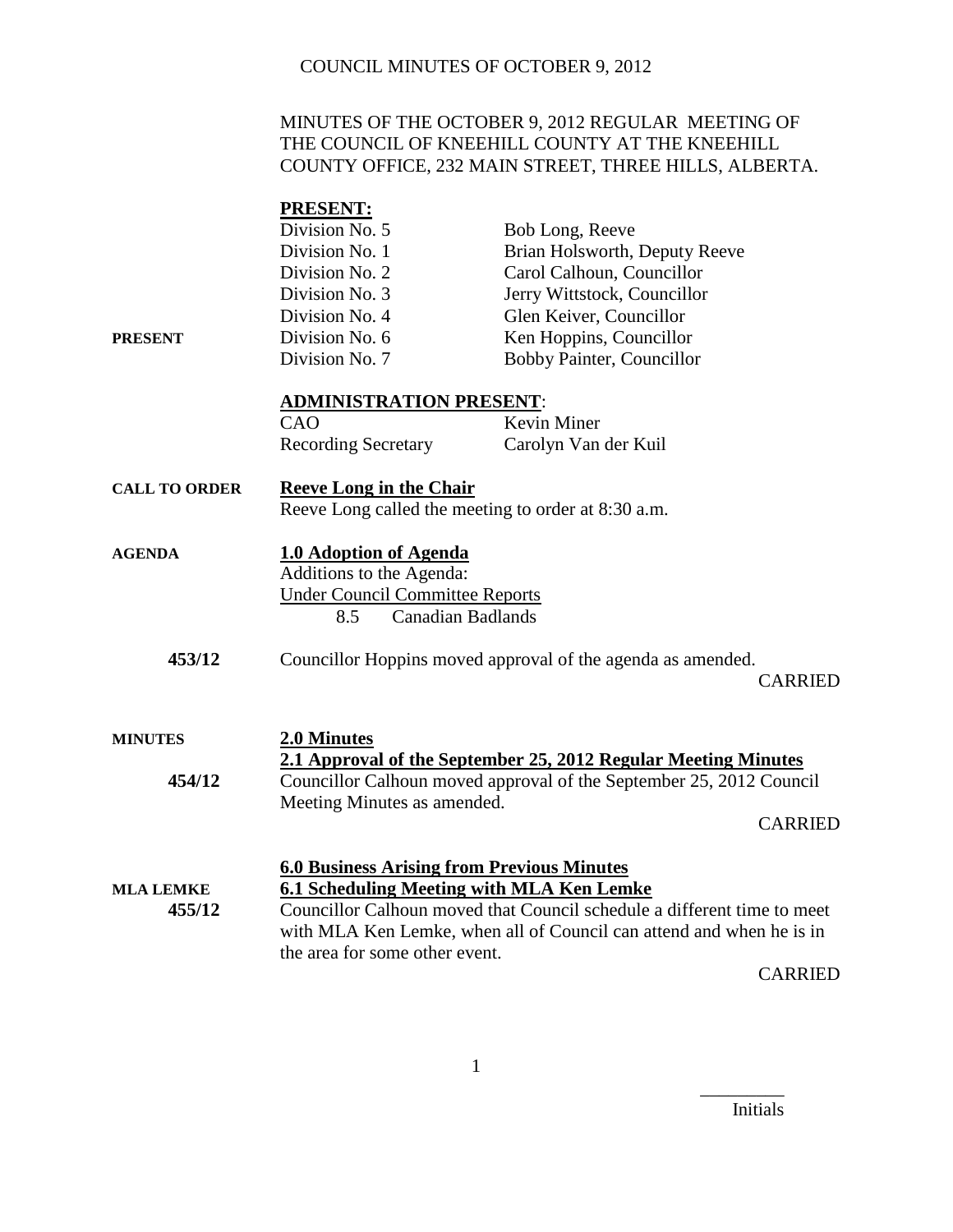| <b>NEW BUSINESS</b> | <b>7.0 New Business</b>                                                              |  |
|---------------------|--------------------------------------------------------------------------------------|--|
| <b>LEGION</b>       | <b>7.1 Royal Canadian Legion Military Service Recognition Book</b>                   |  |
|                     | <b>RECOGNITION BOOK Councillor Calhoun moved that Council provide support to the</b> |  |
| 456/12              | Alberta/Northwest Territories Command The Royal Canadian Legion                      |  |
|                     | "Military Service Recognition Book" with the purchase of a 1/10 page full            |  |
|                     | colour advertisement at a cost of \$325.00.                                          |  |
|                     | <b>CARRIED</b>                                                                       |  |
| <b>TAX SALES</b>    | <b>7.2 Tax Sales 2012</b>                                                            |  |
| 457/12              | Councillor Holsworth moved that Council set the reserve bids for the                 |  |
|                     | following properties per the appraisals.                                             |  |
|                     | Appraisal Roll 28221623000 Portion SW-16-28-20-4 – Appraised                         |  |
|                     | Value is Forty five Thousand Dollars (\$45,000)                                      |  |
|                     | Appraisal Roll 29231415000 Portion SE-14-29-23-4 - Appraised                         |  |
|                     | Value is Ten Thousand Dollars (\$10,000)                                             |  |
|                     | Appraisal Roll 30262644000 Portion NE-26-30-26-4 - Appraised                         |  |
|                     | Value is Four Hundred and Thirty Thousand Dollars (\$430,000)                        |  |
|                     | Appraisal Roll 33272432000 Portion NW-24-33-27-4 - Appraised                         |  |
|                     | Value is Two Hundred and Seventy Five Thousand Dollars                               |  |
|                     | $(\$275,000)$                                                                        |  |
|                     | Appraisal Roll 29221233600 Portion NW-12-29-22-4 Plan                                |  |
|                     | 4267CS Block 1 Lots 9 and $10 -$ Appraised Value is Two                              |  |
|                     | Thousand Dollars (\$2,000)                                                           |  |
|                     | Appraisal Roll 29230723000 Portion SW-7-29-23-4 Plan 3792JK                          |  |
|                     | Parcel A – Appraised Value is One hundred and Sixty Thousand                         |  |
|                     | Dollars (\$160,000)                                                                  |  |
|                     | Appraisal Roll 29232613000 Portion SE-26-29-23-4 Plan 9010881<br>$\bullet$           |  |
|                     | Lot 1 – Appraised Value is Seven Hundred Thousand Dollars<br>$(\$700,000)$           |  |
|                     | Appraisal Roll 30240945100 Portion NE-9-30-24-4 Plan 5050AK<br>$\bullet$             |  |
|                     | Block $7$ Lots $3$ to $10$ – Appraised Value is Eighty Thousand                      |  |
|                     | Dollars (\$80,000)                                                                   |  |
|                     | Appraisal Roll 31251613000 Portion SE-16-31-25-4 Plan 9111809                        |  |
|                     | Lot $1 -$ Appraised Value is One Hundred and Ninety Five                             |  |
|                     | Thousand Dollars (\$195,000)                                                         |  |
|                     | Appraisal Roll 32263442760 Portion NE-34-32-26-4 Plan 5861GN<br>$\bullet$            |  |
|                     | Block 2 Lane South of Lot $C -$ Appraised Value is Two Thousand                      |  |
|                     | Dollars (\$2,000)                                                                    |  |
|                     | Appraisal Roll 34231732900 Portion NW-17-34-23-4 Plan                                |  |
|                     | 6680AP Block 2 Lots 13 to 17 – Appraised Value is Sixty Five                         |  |
|                     | Thousand Dollars (\$65,000)                                                          |  |
|                     | <b>CARRIED</b>                                                                       |  |
|                     |                                                                                      |  |

Initials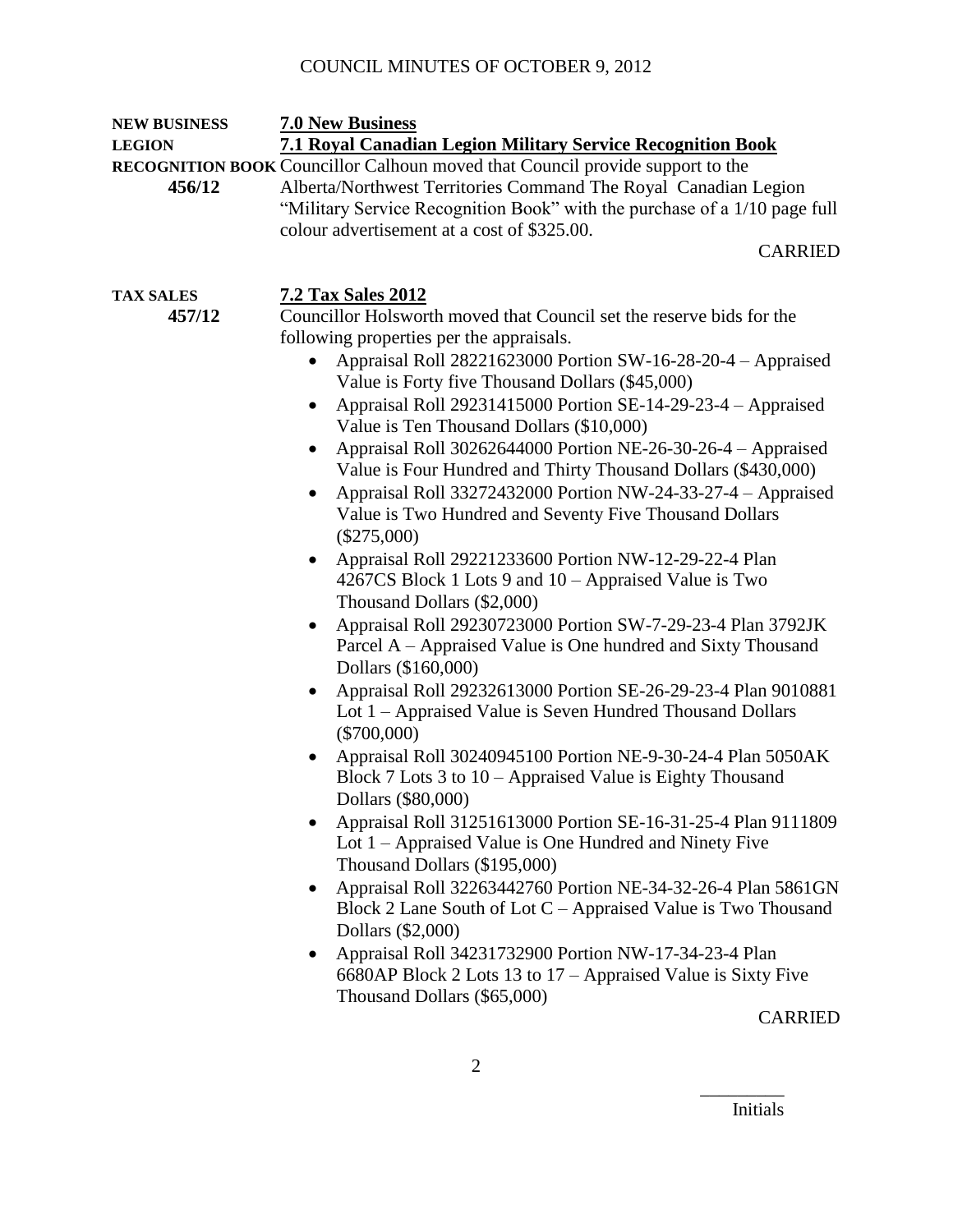| <b>LEGAL COSTS</b>     | 7.3 Legal Costs – Oil Lease Site Assessments                            |
|------------------------|-------------------------------------------------------------------------|
| 458/12                 | Councillor Wittstock moved that Council receive as information.         |
|                        | <b>CARRIED</b>                                                          |
|                        |                                                                         |
|                        |                                                                         |
| <b>FLAPJACK FIESTA</b> | <b>7.4 Town of Trochu Community Showcase Flapjack Fiesta</b>            |
| <b>TOWN OF TROCHU</b>  | Councillor Calhoun moved that Council approve a sponsorship of \$200.00 |
| 459/12                 | for this event and authorize the attendance of Councillor Hoppins and   |
|                        | <b>Councillor Painter.</b>                                              |
|                        | <b>CARRIED</b>                                                          |
|                        | The meeting recessed from 8:53 a.m. until 9:01 a.m.                     |
|                        |                                                                         |
|                        | Pete McRae, Director of Operation, and Brandy Hay Evans, Operations     |
|                        | Executive Assistant, were present when the meeting reconvened.          |
|                        |                                                                         |
| <b>OPERATIONS</b>      | <b>4.0 Operations</b>                                                   |
| <b>OPR SUMMARY</b>     | <b>4.1 Operations Summary</b>                                           |
|                        | Pete McRae presented the Operations Report comprised of Transportation  |
|                        | (Roads), Water and Miscellaneous updates. The following items were      |
|                        |                                                                         |
|                        | also addressed:                                                         |
|                        | Road side mowing will not meet deadline and will likely be<br>$\bullet$ |
|                        | requesting a three week extension.                                      |
| 460/12                 | Councillor Calhoun moved that Council receive the Operations            |
|                        |                                                                         |
|                        | Summary report as presented.<br><b>CARRIED</b>                          |
|                        |                                                                         |
| <b>CHURCHILL H20</b>   | <b>4.2 Churchill Water Co-op Vault</b>                                  |
| <b>VAULT</b>           | Councillor Holsworth moved that Council approve and award the           |
| 461/12                 | engineering design and quote from $T \& T$ Canadian Consultants to      |
|                        | construct and upgrade the Churchill Water Systems Pumphouse, which      |
|                        | will be completed in 2013, with funding to come from the water reserve  |
|                        |                                                                         |
|                        | budget.<br><b>CARRIED</b>                                               |
|                        |                                                                         |
|                        |                                                                         |

Debi Moon, reporter for The Capital, entered the meeting at 9:21 a.m.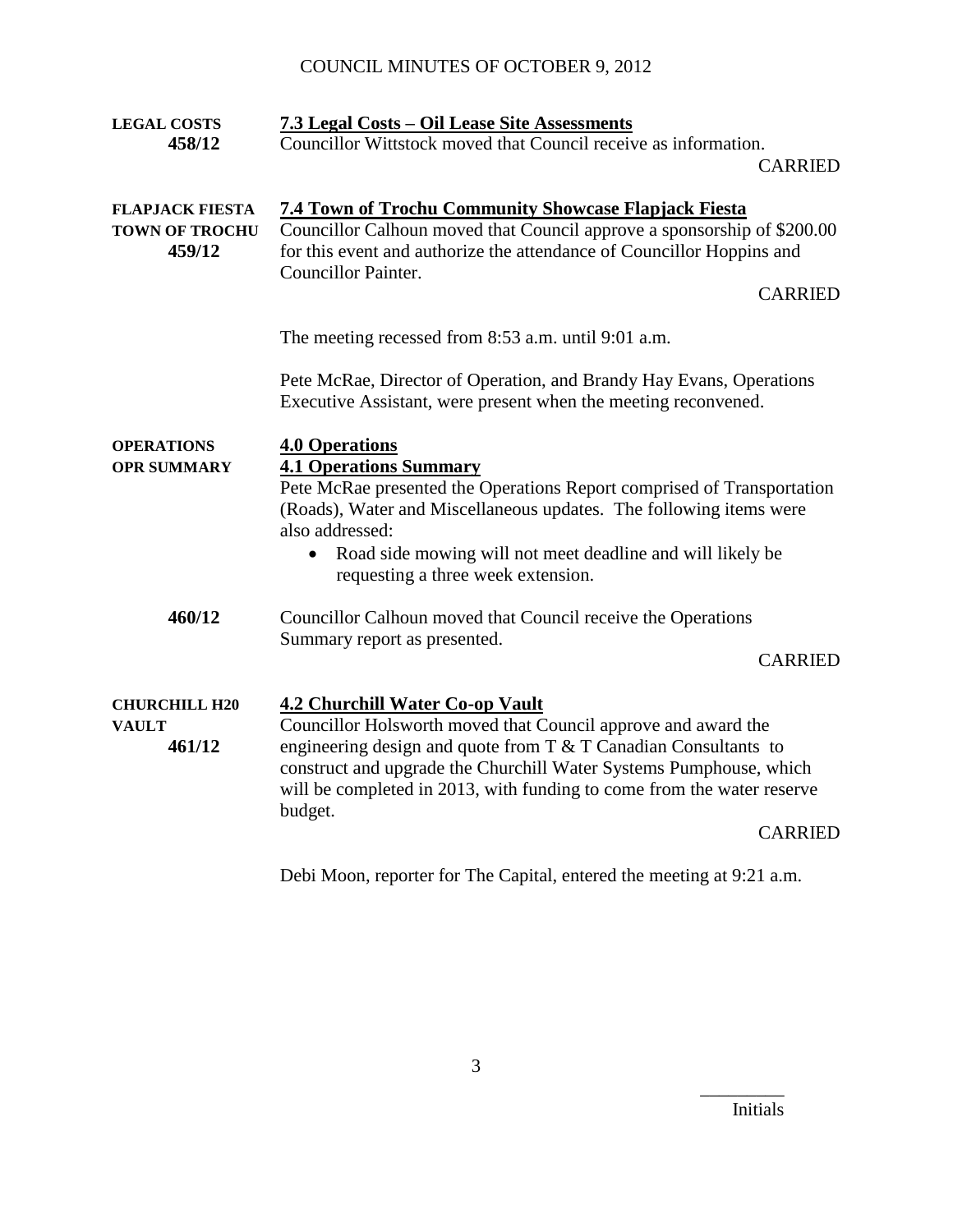| <b>ROAD UPGRADE</b>    | 4.3 Road Upgrade Request from TAQA North Ltd. - 800 metres of<br>RR 24-2 at NE 22-32-24 W4                                                                                                                                                                                                                                                                                                                          |
|------------------------|---------------------------------------------------------------------------------------------------------------------------------------------------------------------------------------------------------------------------------------------------------------------------------------------------------------------------------------------------------------------------------------------------------------------|
| 462/12                 | Councillor Calhoun moved that Council approve TAQA North Ltd. to<br>upgrade an 800 metre portion of RR 24-2 south of TWP 32-4 to their well<br>site located at NE 22-32-24 W4 to a Schedule "B" Minor Local Road<br>(Gravel) building standard.<br><b>CARRIED</b>                                                                                                                                                   |
|                        |                                                                                                                                                                                                                                                                                                                                                                                                                     |
|                        | Pete McRae and Brandy Hay Evans left the meeting at 9:35 a.m.                                                                                                                                                                                                                                                                                                                                                       |
| <b>COUNCIL REPORTS</b> | <b>8.0 Council and Committee Reports</b>                                                                                                                                                                                                                                                                                                                                                                            |
| <b>FCSS</b><br>463/12  | <b>8.1 Kneehill Regional FCSS Agreement</b><br>Councillor Calhoun moved that Council table this agenda item until the                                                                                                                                                                                                                                                                                               |
|                        | next Council meeting.<br><b>CARRIED</b>                                                                                                                                                                                                                                                                                                                                                                             |
| <b>BASS</b>            | 8.2 Badlands Ambulance Services Society- Councillor Holsworth<br>provided Council with details from the special meeting held on October 4,<br>2012, in which the Badlands Ambulance Services Society decided to<br>divest and turn the ambulance service over to Alberta Health Services.                                                                                                                           |
| 464/12                 | Councillor Calhoun moved that Councillor Holsworth attend the Badlands<br>Ambulance Services Society meetings until our membership is up at the<br>end of the 2012 calendar year.<br><b>CARRIED</b>                                                                                                                                                                                                                 |
|                        | The meeting recessed from 9:52 a.m. until 10:01 a.m.                                                                                                                                                                                                                                                                                                                                                                |
|                        | Bruce and Leona Hogg were present when the meeting reconvened.                                                                                                                                                                                                                                                                                                                                                      |
| <b>FARM FMLY</b>       | <b>3.0 Delegations</b><br>3.2 Bruce and Leona Hogg - Stampede Farm Family<br>Bruce and Leona Hogg were congratulated on receiving the 2012<br>Calgary Stampede Farm Family Award and were presented with a plaque<br>in recognition of this honour.<br>Bruce and Leona Hogg and Reeve Long left the meeting at 10:05 a.m. in<br>order to have a photo taken.<br>Bruce and Leona Hogg left the meeting at 10:08 a.m. |
|                        |                                                                                                                                                                                                                                                                                                                                                                                                                     |

Initials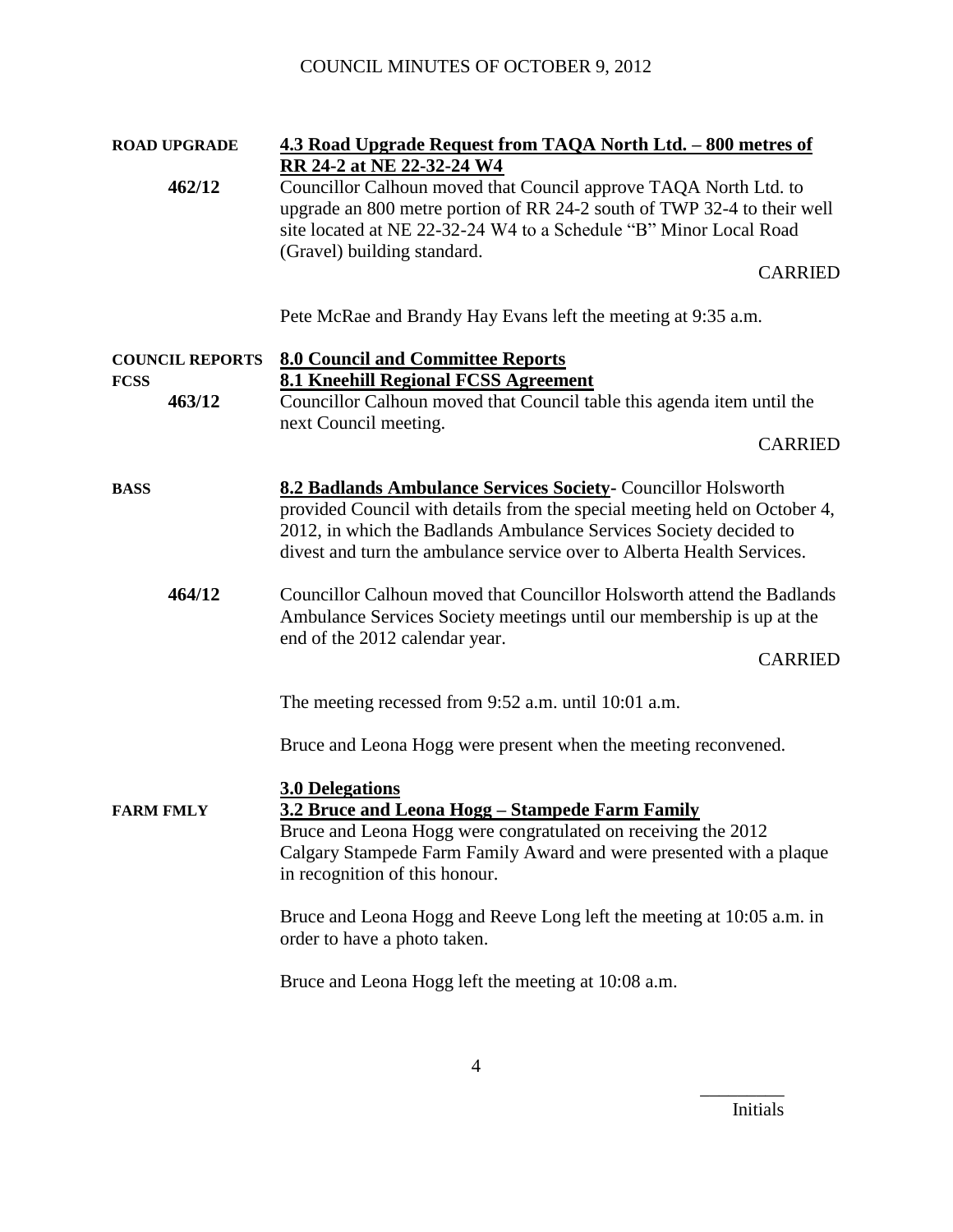| <b>COUNCIL REPORTS</b><br><b>ASB</b>                         | 8.0 Council and Committee Reports Cont'd<br>8.3 Agricultural Service Board- A written report provided by Councillor<br>Hoppins on the October 2, 2012 Agricultural Service Board meeting. |
|--------------------------------------------------------------|-------------------------------------------------------------------------------------------------------------------------------------------------------------------------------------------|
| <b>K-HILL HOUSING</b>                                        | <b>8.4 Kneehill Housing Corporation</b> – A written report provided by<br>Councillor Calhoun on the October 3, 2012 Board Meeting.                                                        |
|                                                              | Debi Moon left the meeting at 10:10 a.m.                                                                                                                                                  |
|                                                              | Pete McRae, Director of Operations entered the meeting at 10:14 a.m.                                                                                                                      |
|                                                              | Mike Morton, Director of Financial Services entered the meeting at 10:15<br>a.m.                                                                                                          |
| <b>CBL</b>                                                   | <b>8.5 Canadian Badlands</b> – A written report provided by Reeve Long on<br>the meeting he attended regarding the completion of the Regional Tourism<br>Organization.                    |
| 465/12                                                       | Councillor Painter moved that Council receive the Council and Committee                                                                                                                   |
|                                                              | Reports as presented.<br><b>CARRIED</b>                                                                                                                                                   |
| <b>FINANCIAL</b><br><b>OPER ACCT</b>                         | <b>5.0 Financial Reports</b><br><b>5.3 Operating Accounts Report</b><br>Mike Morton reviewed the Operating Accounts Report.                                                               |
|                                                              | <b>CAPITAL FUND RPRT 5.1 Capital Funding Report</b><br>Mike Morton reviewed the Capital Funding Report.                                                                                   |
| <b>RESERVES RPRT</b>                                         | <b>5.2 Reserves Report</b><br>Mike Morton reviewed the Reserves Report.                                                                                                                   |
| 466/12                                                       | Councillor Wittstock moved that Council receive the Operating Accounts<br>Report, the Capital Funding Report, and the Reserves Report as presented.<br><b>CARRIED</b>                     |
| <b>10 YEAR CAP EQUIP</b><br><b>REPLACEMENT PLN</b><br>467/12 | 5.4 10 Year Capital Equipment Replacement Plan<br>Councillor Calhoun moved to have Council accept the 10 year Capital<br>Equipment Replacement Plan as presented.<br><b>CARRIED</b>       |
|                                                              |                                                                                                                                                                                           |

Mike Morton left the meeting at 10:54 a.m.

Initials